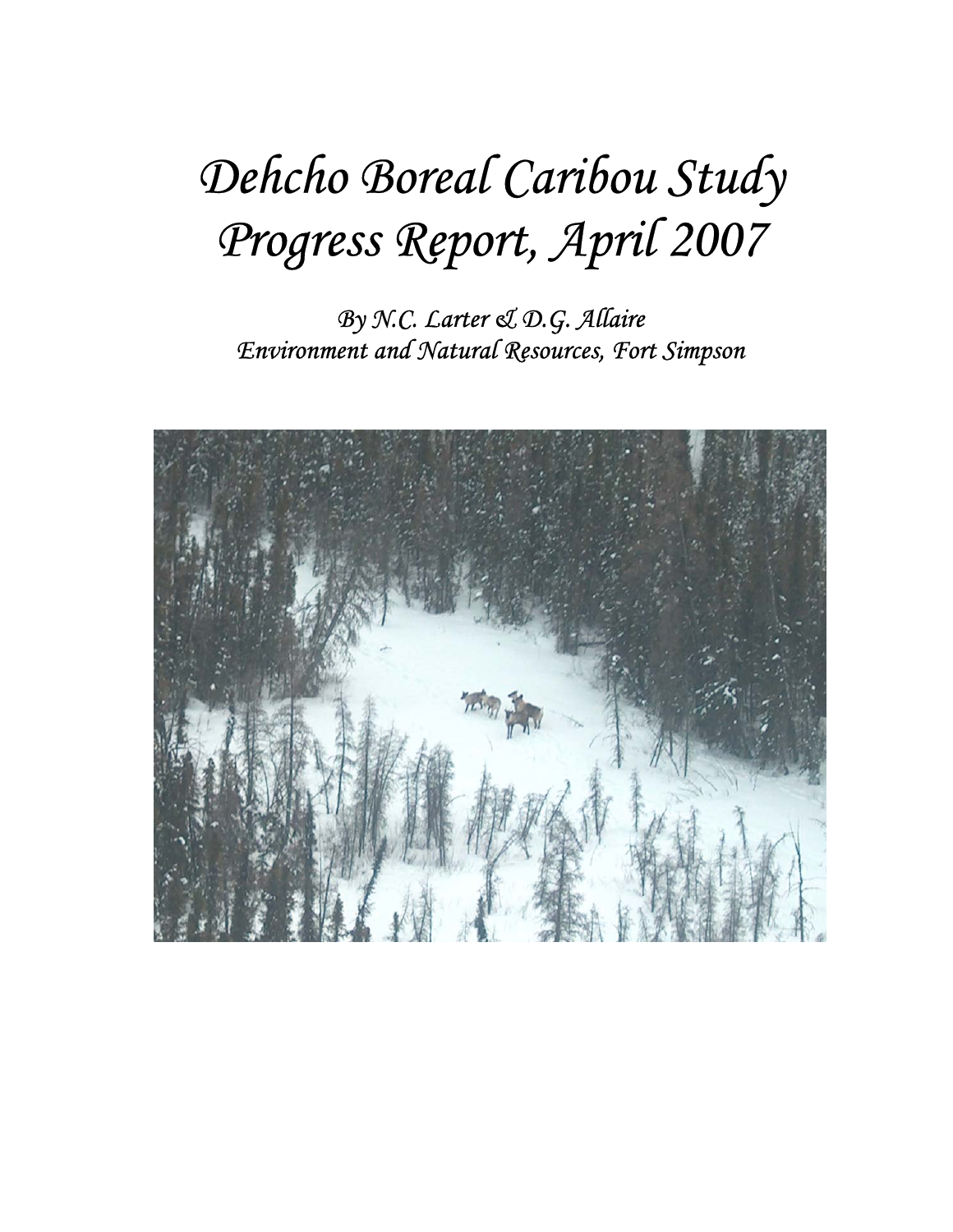### **Background**

In response to the new federal Species at Risk Act (SARA) and following extensive consultation with the Sambaa K'e Dene Band (SKDB) of Trout Lake, the Department of Environment and Natural Resources (ENR), Dehcho Region initiated an ecological study of boreal caribou in the Trout Lake area during the spring of 2004. SKDB saw the benefits of combining information from this study with their own traditional knowledge study (Yúndíit'qh TEK study) to fill knowledge gaps about boreal caribou. An initial ten female boreal caribou were collared in the Celibeta Lake area in order to document seasonal range use and movements, calving period/locations, and fidelity of seasonal range use and movements over a 4-5 year period. Collared females would also provide information on calf production, calf survival, and adult female survival. Other ecological studies of boreal caribou had been initiated in other regions of the Northwest Territories to increase knowledge of boreal caribou throughout their range so that in the face of increasing development pressures informed decisions regarding land use could be made.

Because snow conditions restricted caribou distribution in 2004, at the request of SKDB an additional 8 satellite collars were deployed on female boreal caribou in spring 2005. Subsequently, SKDB requested an additional 4 collars be deployed on female boreal caribou in their study area in January 2006. Previous annual progress reports of the Trout Lake Caribou Study have been published (Larter and Allaire 2005; 2006a) and provide more detailed information. Results have been used in support of the Sambaa K'e Candidate Protected Area.

In response to the requests and after extensive consultations with the Fort Simpson Métis Local (FSML) and Liidlii Kue First Nations (LKFN), ENR Dehcho Region initiated an ecological study of boreal caribou in the Ebbutt Hills area in spring 2005 when 5 satellite collars were deployed on female boreal caribou. The study area included portions of the proposed Mackenzie Gas Pipeline; study objectives were similar to the Trout Lake study. Subsequently, at the requests of Jean Marie River First Nation (JMRFN), Pehdzeh Ki First Nation (PKFN) in Wrigley, and Nahanni Butte Dene Band (NBDB) the Ebbutt Hills study area was expanded and an additional 9 collars (5 satellite and 4 VHF) were deployed in the study are in January 2006. A previous progress report of the Ebbutt Hills Study has been published (Larter and Allaire 2006b) which provides more detailed information.

Boreal caribou do not respect study area boundaries and collars have been deployed on female boreal caribou throughout the Dehcho Region with continued support of local First Nations. At the 3rd biannual Dehcho Regional Wildlife Workshop in Fort Simpson (October 2006) it was decided to treat all the boreal caribou work as one larger study. This progress report combines the background information and updates the results of the previous Trout Lake and Ebbutt Hills boreal caribou studies.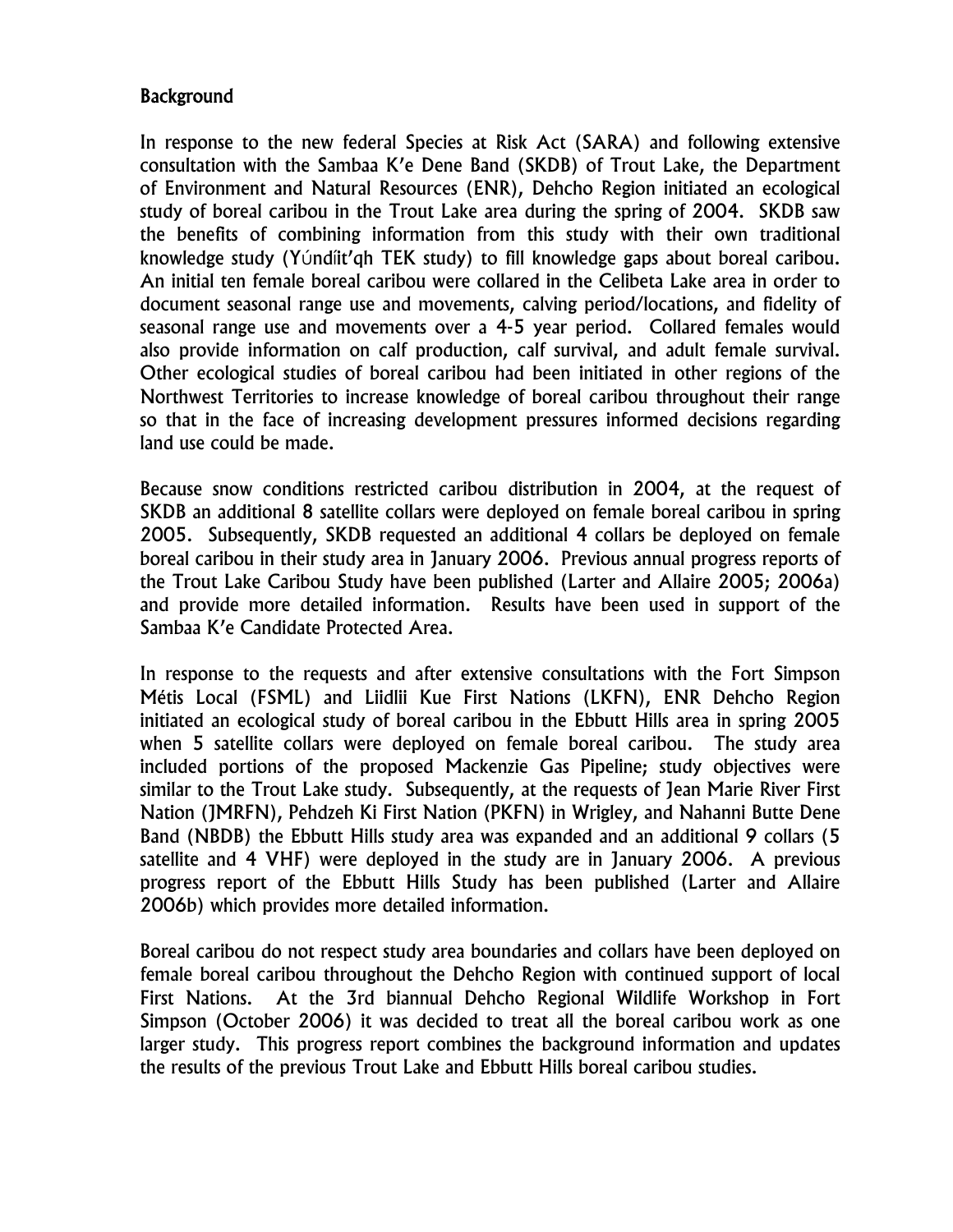### Collar Descriptions

Satellite collars (Telonics ST-20, preferred teardrop design) have been deployed annually (Fig. 1). All satellite collars have a very high frequency (VHF) beacon so they can be relocated from the ground or air with a receiver and antenna system. Collars are programmed to provide daily locations from 1 May to 14 June (the anticipated calving period) and locations once every 3 days for the remainder of the year with a life span of 3-4 years. All satellite collars deployed after March 2004 are equipped with release mechanisms to release in March 2009 or March 2010.

GPS collars (Telonics TGW-3680, standard design) were deployed in January 2007 (Fig. 2). All GPS collars have a very high frequency (VHF) beacon so they can be relocated from the ground or air with a receiver and antenna system. GPS collars provide 3 locations daily, for approximately 40 months, thus providing much more detailed information on movements and range use. GPS collars are equipped with a release mechanism programmed to release in June 2010.

VHF collars (Telonics MOD600, preferred teardrop design) were deployed in January 2006. They look similar to ST-20 collars except they have no satellite beacon. We must fly to locate these collars with a receiver and antenna system. They are equipped with a sensor indicating the collar has not moved (presumed dead caribou). These collars provide limited information on range use but provide information on adult and calf survival and calf production. These collars are programmed to release in 2011.



Figure 1. Telonics ST-20 satellite collar teardrop design with release mechanism (red arrow), satellite beacon (blue arrow) and VHF beacon (black arrow).

 Figure 2. Telonics TGW-3680 GPS collar standard design with release mechanism (red arrow), satellite beacon (blue arrow), VHF beacon (black arrow) and a GPS antenna (top of collar).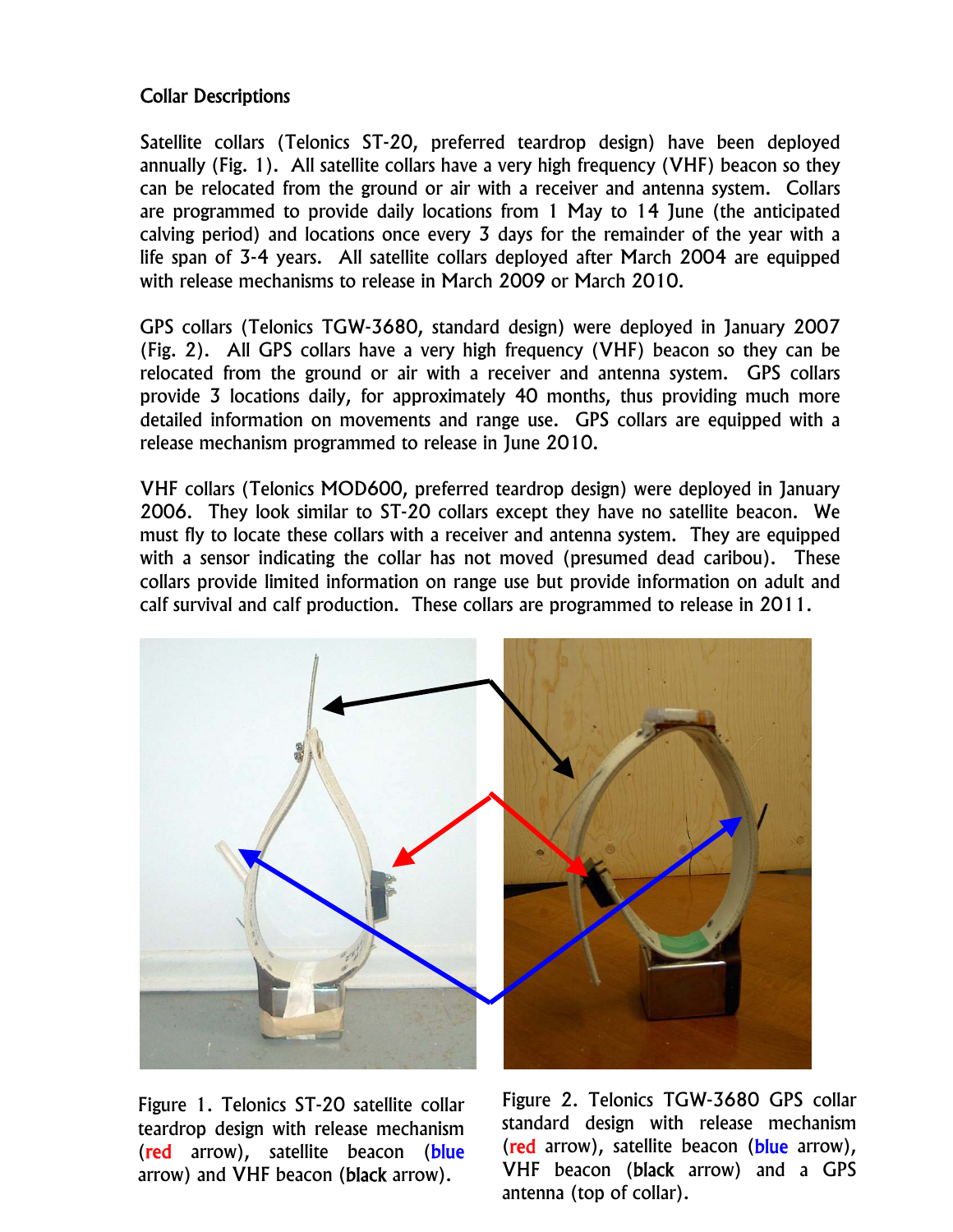## Collar Deployment

All caribou have been captured by net-gunning the animal from a helicopter. Because of the extreme danger of this work and to minimize animal harassment, ENR has contracts a professional crew of net-gunner, animal handler, and helicopter pilot to do the work. Collaring is only conducted under appropriate snow conditions and the crew follows strict animal care guidelines. Blood, an ear plug, and feces are collected from each captured animal as long as the opportunity arises. Handlers wear rubber gloves and handling times are kept to a minimum. For the initial collaring in the 2 different study areas ENR conducted reconnaissance flights in a fixed-wing aircraft prior to the capture operation so the capture crew could be directed to areas where caribou were present. Local observers and ENR staff participated in these flights. Since 2006, aerial reconnaissance flights prior to capture operations have been discontinued at the request of First Nations in order to minimize animal harassment. Capture crews are now directed to areas requested by First Nations where collared caribou are residing. From March 2004 to January 2006 collars were deployed on a total of 36 boreal caribou throughout the study area (Fig. 3). Ten satellite collars were deployed in March 2004, 13 satellite collars were deployed in March 2005, and 9 satellite and 4 VHF collars were deployed in January 2006. No animal has been injured during captures.

#### Program Highlights and Updates

In April 2006, ENR made a poster presentation of the Dehcho boreal caribou program at the 11<sup>th</sup> North American Caribou Workshop in Jasper. Our results indicated differences in boreal caribou ecology from our relatively pristine boreal forest environment versus southern Canada's highly developed and fragmented boreal forest environment.

During 2006 there were continued requests at community meetings from SKDB, FSML, JMRFN, PKFN and NBDB for an increased number of collars to be deployed throughout the study area. There was particular interest in deploying GPS collars in order to get more detailed information on range use and movements in and around the location of the Enbridge Pipeline and the proposed routing of the Mackenzie Gas Pipeline. At the 3<sup>rd</sup> biannual Dehcho Regional Wildlife Workshop in October an action item was tabled that requested ENR deploy a minimum of 5 GPS collars and all available refurbished satellite collars on female boreal caribou throughout the Dehcho in January 2007. ENR acquired enough funds to purchase and deploy 9 GPS collars, and to refurbish and deploy 8 satellite collars in January 2007. Animals were collared throughout the Dehcho (Fig. 4) in areas requested by SKDB, FSML, JMRFN, PKFN, and Acho Dene Koe Band (ADKB - Fort Liard). LKFN decided not to support the program immediately prior to the collar deployment so no collars were deployed on boreal caribou located to the south of the Mackenzie and west of the Liard Rivers. Collars were deployed by a professional crew 21-24 January. One GPS collar had to be repaired and was deployed on 24 February.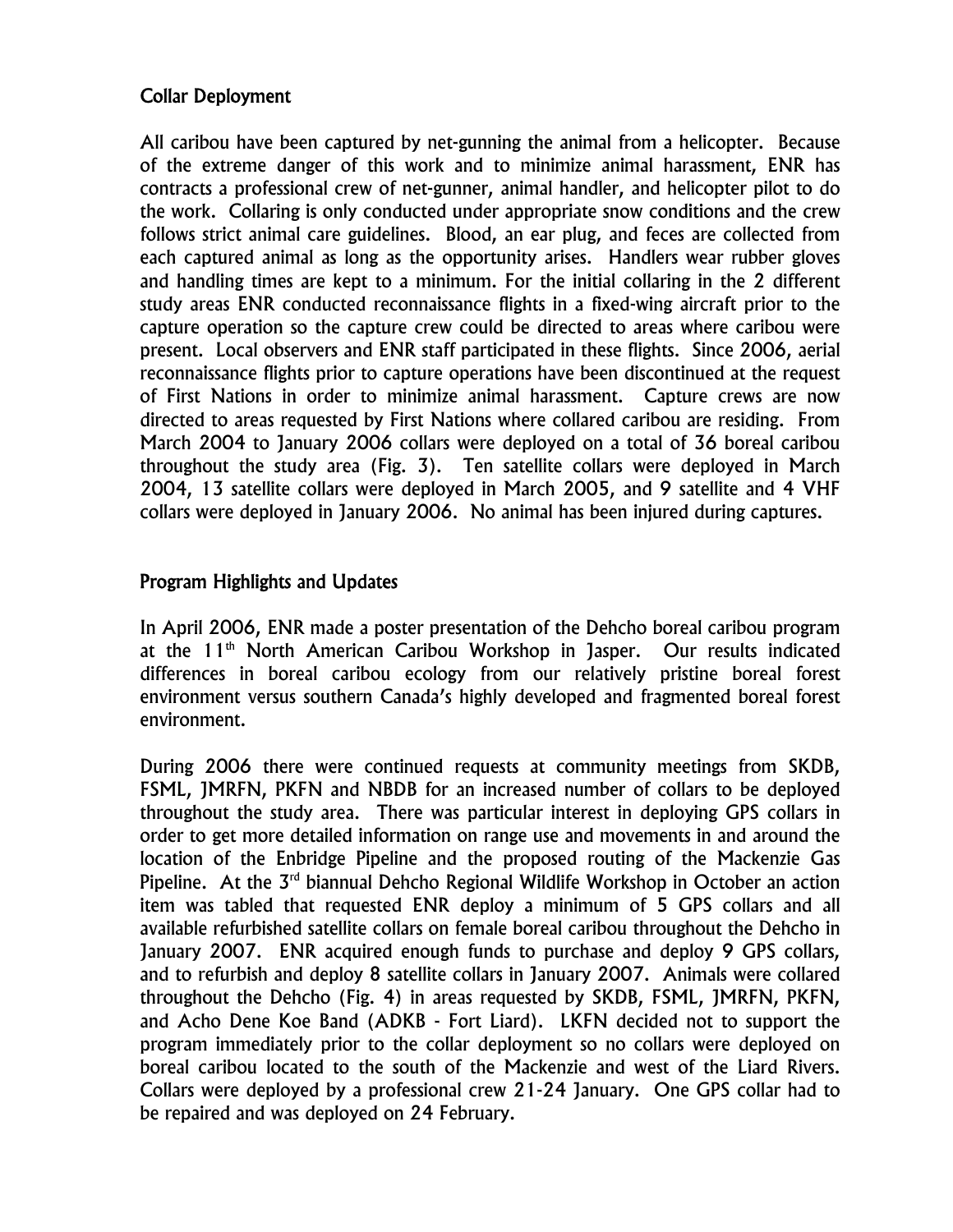

Figure 3. The locations of 36 female boreal caribou collared in 2004, 2005, 2006 (see colour for locations).



Figure 4. The locations of 17 female boreal caribou collared in 2007; red numbers indicate GPS collars and yellow indicates refurbished satellite collars.

There were continued discussions at the  $3<sup>rd</sup>$  biannual Dehcho Regional Wildlife Workshop about the best way to share and provide satellite location information to all partners in the boreal caribou program. There was concern that even maps with a 2 week delay in locations would make caribou more vulnerable to hunters. After considerable discussions with all First Nations involved in the program it was decided that ENR would produce a map every 3 months that showed the area where each collared animal had been over that past 3 months. These maps would be provided to each First Nation involved in the program and a copy would be kept at ENR Fort Simpson. The first map will be coming out in April 2007.

#### Relocation Flights – primarily for VHF collared animals

This year we attempted to locate the 4 animals (#132-135) equipped with VHF collars at least once a month. Although the collars had been deployed on animals in the vicinity of Fort Simpson and Jean Marie River these animals ranged over large areas and were elusive. We did not locate each animal every month nor on every flight. Flights were primarily flown with a fixed-wing aircraft generally at a high elevation because a visual observation is not necessary. We used a Cessna 172 or 185 depending upon weather conditions, aircraft availability, and cost. We made opportunistic relocation flights associated with fire mapping and the fall ENR moose survey. Additional flights were made when there was an indication that collared animals were stationary for an extended period of time or we suspected collars had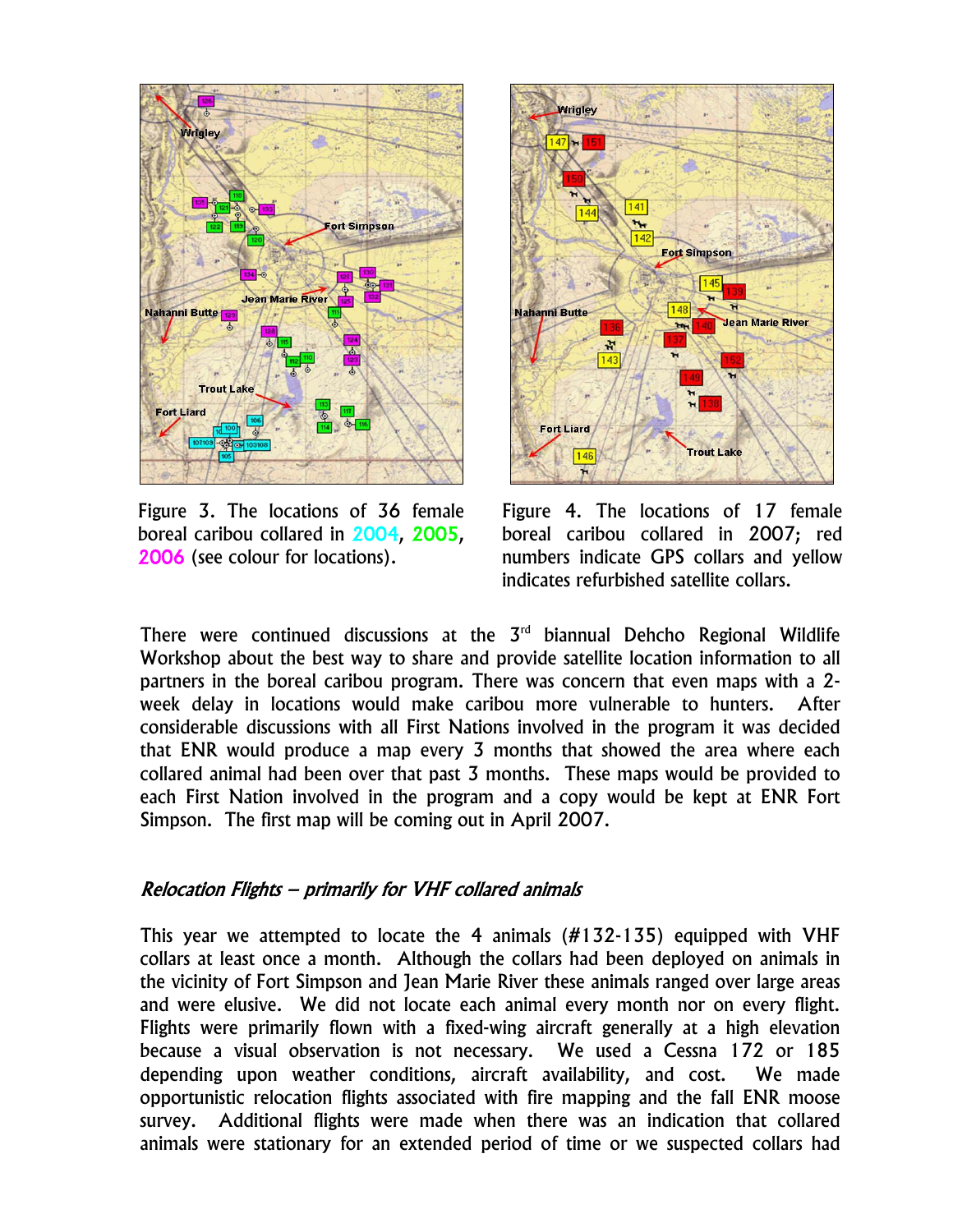malfunctioned. From 1 March 2006 to 31 March 2007 we attempted 20 flights primarily to locate caribou with VHF collars; 2 flights were aborted before any animals could be relocated due to deteriorating weather conditions. A brief account of each flight can be found in Appendix 1.

#### Relocation Flights – All collared animals

As part of the program we plan on relocating all collared animals three times during the year. Photographs of caribou observed are also taken to verify the presence of calves.

- 1. During post-calving in late May-early June to determine if collared females have calves of the year with them as a measure of calf production. This flight requires the use of a helicopter.
- 2. During fall (late-September) again to determine if collared females have calves of the year with them going into the winter. This flight is usually conducted with a fixed-wing aircraft.
- 3. During late February-early March to classify into different sex and age groups all caribou associated with collared animals and observed in transit. This provides a measure of calf survival over the winter and the number of calves, males, and females in a sample of the population. This flight requires the use of a helicopter.

We successfully flew the post-calving survey on 29-30 May locating all 21 females with fully functioning collars. We had visuals of 20 of the 21 females; 11 were accompanied by calves and 9 did not have calves with them. Due to problems with weather and aircraft availability we were unable to do a complete fall survey of all collared animals. Deborah Johnson (South Slave Biologist) relocated 13 animals south of the Mackenzie River on 16 September and we relocated an additional 3 collared animals north of the Mackenzie River on 28 September. We successfully completed sex/age classification surveys 1-2 March, 2006 and 26-27 February, 2007 classifying 170 caribou and 216 caribou respectively.

#### Collar Retrievals

Since spring 2006 we retrieved collars from 9 caribou that had died. All of these collars were sent to the manufacturers to be refurbished and all but one of these collars has been redeployed. The collar we retrieved in February 2007 is currently being refurbished. We continue to be successful at retrieving all collars from animals that have died during the study. More flight details can be found in Appendix 1.

#### Classification Survey Results

Since the previous 2 progress reports (Larter and Allaire 2006a; b) we completed 2 very successful classification surveys, 1-2 March, 2006 26-27 February, 2007. For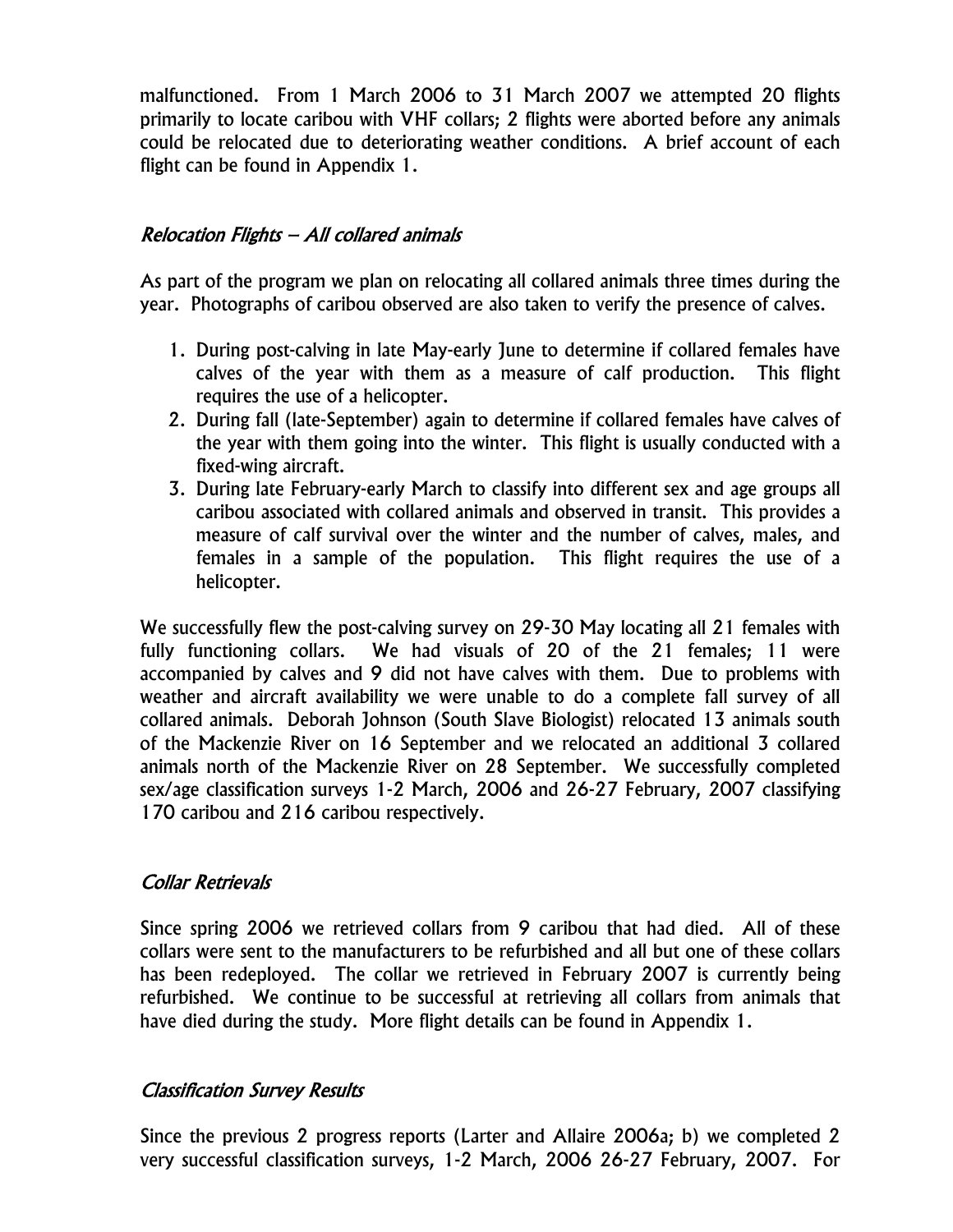both surveys we were successful in relocating and observing all caribou with properly functioning VHF beacons, and in locating other groups of caribou not associated with collared animals. Caribou were widely distributed throughout the Dehcho; we flew for almost 1200km in 2006 and 1600km in 2007. In 2006 we relocated 24 collared animals (20 with satellite and 4 with VHF collars); 2 other caribou had VHF beacons which were not functioning. In 2007 we relocated 33 collared animals (20 satellite, 4 VHF, and 9 GPS collars); 2 other caribou had VHF beacons which were not functioning. We classified animals into calves (8-10 months old), yearlings (20-22 months old), females ( $\geq$  32 months old), and males ( $\geq$  32 months old). We recorded observations of all other wildlife seen during the survey. Table 1 summarizes the results of the 2 surveys.

|                                               | 2006 | 2007 |
|-----------------------------------------------|------|------|
| Total number caribou observed                 | 170  | 216  |
| Number of female caribou                      | 94   | 114  |
| Number of calf caribou (8-10 months old)      | 27   | 26   |
| Number of yearling caribou (20-22 months old) | 13   | O    |
| Number of male caribou                        | 35   | 70   |
| Number unknown sex/age class caribou          |      |      |
| Number of calves per 100 female caribou       | 28.7 | 22.8 |
| Number of moose observed                      | 18   | 38   |
| Number of wolves observed                     |      |      |

Table 1. The number of caribou classified and other wildlife observed during caribou sex/age classification surveys in 2006 and 2007.

Of the 11 collared female caribou that we know had calves in May 2005, 8 (72.7%) were observed with calves in the March 2006 sex/age classification survey. Of the 13 collared female caribou that we know had calves in May 2006, 6 (46.2%) were observed with calves in the February 2007 sex/age classification survey. The number of calves per 100 adult females that we report in February/March is slightly higher than that 12-22 reported for caribou in the adjacent Cameron Hills study area (D. Johnson unpubl. data), but much lower than the 50-66 reported for caribou in the northern range of the Lower Mackenzie Valley study area near Tsiigehtchic (J. Nagy unpubl. data). Wolf predation on boreal caribou in the Lower Mackenzie Valley is negligible unlike in the Cameron Hills and Dehcho study areas (J. Nagy and D. Johnson pers. comm.).

### **Mortalities**

A number of collared caribou have died since we initiated this study in March/April 2004: 8 of the original 10 animals captured in March/April 2004, 5 of the 13 animals captured in March 2005, and 5 of the 13 animals captured in January 2006. The current best estimate of mean adult female adult survival is 76%. This is similar to that reported for the Cameron Hills study area (D. Johnson pers. comm.), but less than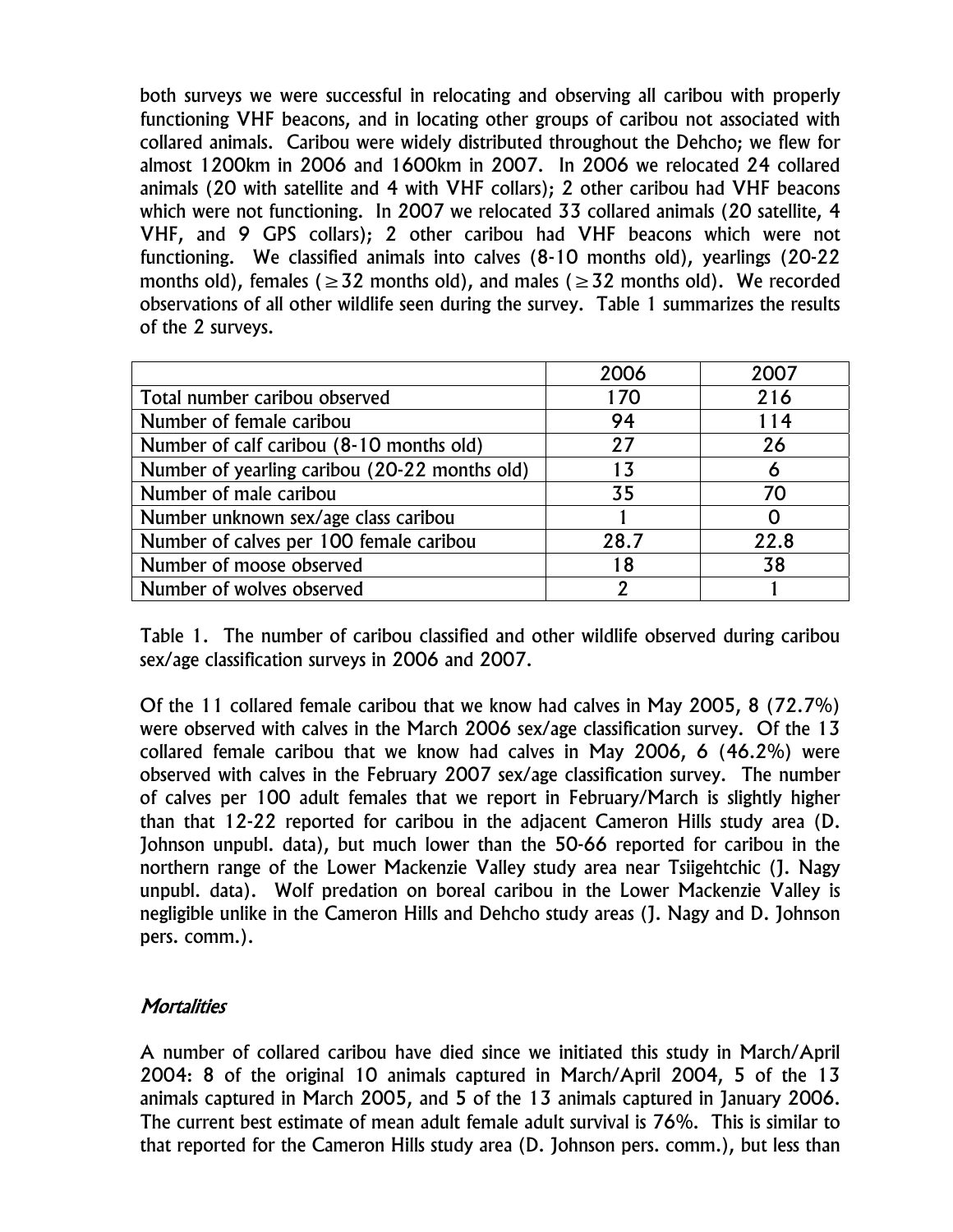the 86.7% reported for the Lower Mackenzie study area (Nagy et al. 2005). There is strong evidence to suggest that 16 of the 18 mortalities were caused by wolf predation. The remaining animals (# 104 and 130) likely died of age related causes. Their carcasses were found relatively intact. Fifteen of the 18 mortalities occurred between late-March and mid-July. The majority of female mortalities in the Cameron Hills study area have also occurred during a similar time period (D. Johnson pers. comm.). The other mortalities occurred in September (1) and November (2).

Teeth have been retrieved from 8 of the 18 mortalities. Ages were determined at Matson's Laboratory and are based upon counting cementum annuli on teeth, similar to counting the rings of a tree. 1 June is used as the birth date for caribou (Matson 1981). The youngest animal (#103) died at age 5 years 11 months. The remaining animals died at age 10 years 9 months  $(H121)$ , 11 years 11 months  $(H104)$ , 14 years 11 months (#101), 15 years 1 month (#118), and 17 years 1 month (#110). We are waiting for the ages of teeth from #105 and #130. The old ages were surprising, especially since blood tests from these animals showed that females were pregnant at 10, 13, and 16 years of age.

Although in our study area the boreal forest is relatively pristine, the Dehcho Land Use Plan (DLUP) indicates a noticeable linear footprint on the landscape. Based upon the DLUP digital linear footprint files we calculated the distance of caribou mortalities from the nearest linear feature. Of the sixteen predator related mortalities 2 occurred <100m from a linear feature, 4 occurred 150-351m from a linear feature, 3 occurred 500-750m from a linear feature and 7 occurred 1.0-3.5km from a linear feature. Two of the mortalities that occurred 1.0-3.5km from a linear disturbance were located <100m from well-established animal trails. The 2 animals whose death was not related to predation died 150 and 200m from the nearest linear feature.

#### Annual Home Ranges, Movements and Group Size

We have been able to calculate annual home ranges for 21 collared animals. This means we have locations for a caribou for at least 1 entire year. We calculate the range by drawing a line that joins all of the outside points where a caribou was located over a year. This is called a 100% Minimum Convex Polygon estimate. Annual home range size for these animals ranged from  $441$ -5087km<sup>2</sup>. The average home range size was 1686km<sup>2</sup>. Seven animals have ranged into northeastern British Columbia (see Fig. 5). Home range sizes we report are similar to those from a Cameron Hills study (D. Johnson pers. comm.) but somewhat smaller than those reported for the Lower Mackenzie Valley study area (Nagy et al. 2005).

Similar to what has been reported previously (Larter and Allaire 2006a; b) and elsewhere (Nagy et al. 2005; D. Johnson pers. comm.) female boreal caribou are widely dispersed, found in small groups (1 or 2 adult females), and have limited movements during the calving/post-calving period and throughout the summer. Movements increase and group size increases during the fall/rut (1 September  $-15$ October) as females and males are found together. During winter (16 October – 30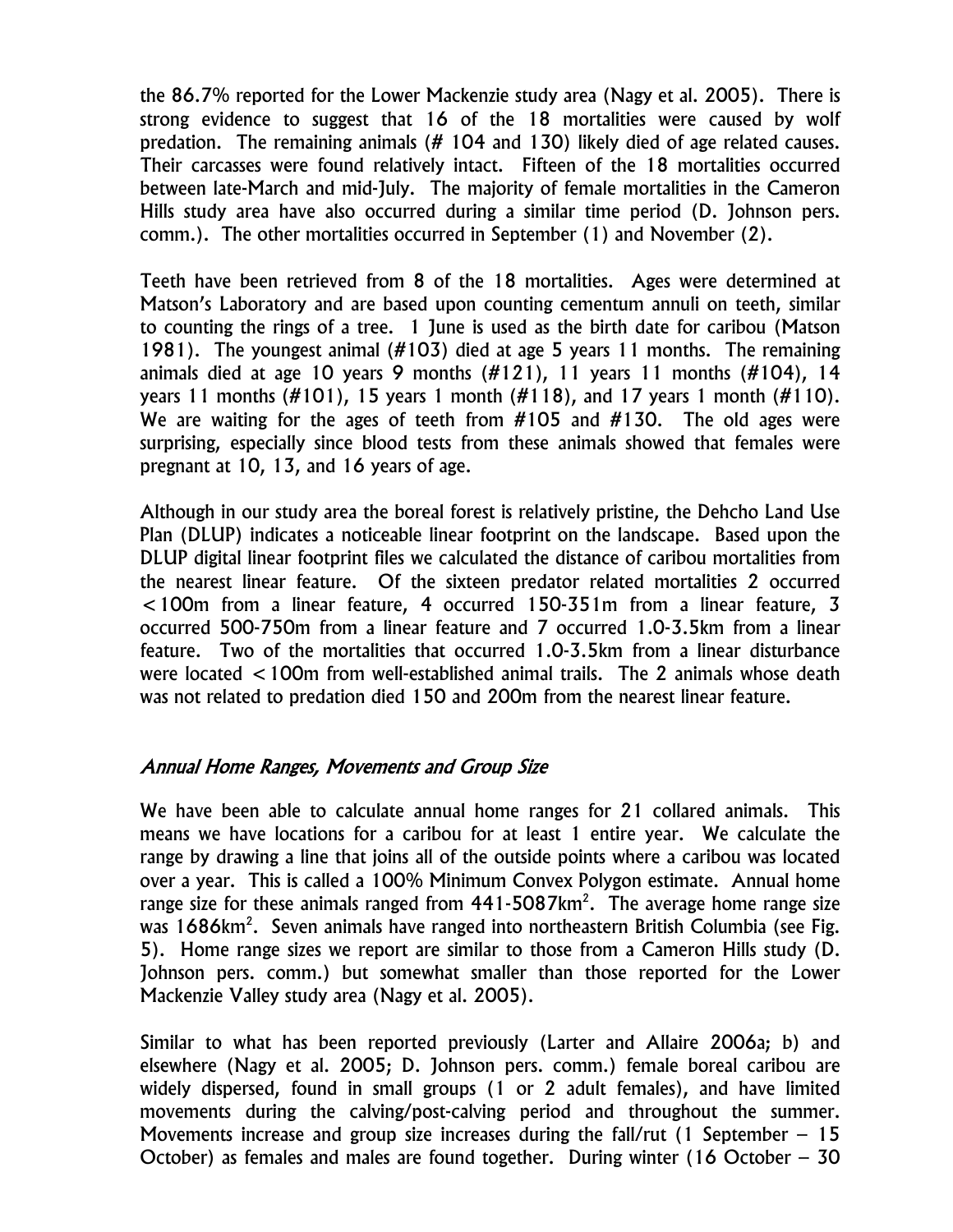

Figure 5. Minimum convex polygon estimates of the annual home ranges of 21 collared female boreal caribou.

April) we find the largest group sizes but caribou are still found in small groups (3-5 animals). The greatest directional movements occur during early (November) and late (April) winter. With the recently deployed GPS collars we are collecting much more detailed information on daily movement and distances traveled.

# Calving Fidelity

Our preliminary findings (Larter and Allaire 2006a; b), and those from the South Slave (D. Johnson pers. comm.) indicated a greater amount of fidelity to calving areas than found for caribou in the Lower Mackenzie Valley study area (J. Nagy pers. comm.). However this was based upon only 5 females over 2 years. We now have estimated calving locations of 3 females for 3 years and 13 females for 2 years. Two of the 3 females (with 3 estimated calving locations) calved  $\lt 6.5$ km apart (straight line distance) between successive years. The third female in 2005 calved  $\lt 10$ km from where she calved in 2006, but almost 40km away from where she calved in 2004. Seven of the 13 females (with only 2 estimated calving locations) calved <10km apart (straight line distance) in successive years. The remaining 6 females calved an average of 36.4km apart (range 20.1-58.6km). Some females certainly show more calving fidelity than others.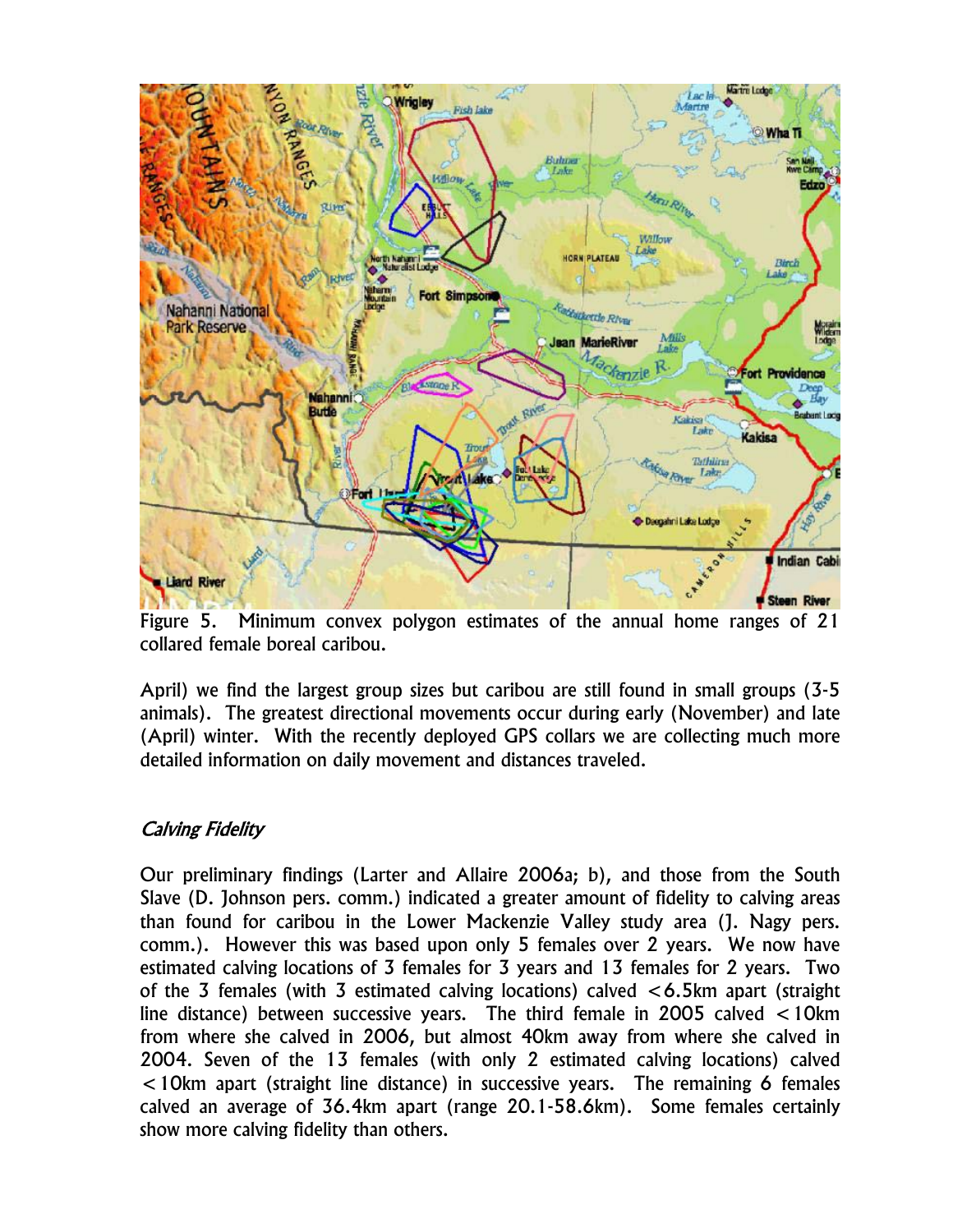With the deployment of 9 GPS collars on female caribou and the completion of the earth cover classification project by Ducks Unimited we should be able to look at resource selection of boreal caribou in the study area at much finer detail. With the recent burns (summer 2004) to the east of Trout Lake and the continued delay in the Mackenzie Gas Project the increased frequency of locating collared caribou will provide very pertinent and timely information on boreal caribou ecology.

We realize that with the higher number of mortalities than anticipated in this study area there is a need to redeploy retrieved and deploy additional collars in order to maintain an adequate number of collared caribou. Eight satellite collars and 9 GPS collars were deployed January-February 2007 in locations requested by First Nations supporting this program. We will continue to retrieve collars from animals that die for redeployment in areas requested.

Two of the collars deployed in March/April 2004 continue with inconsistent satellite transmissions during part of the winter. We have been working with the manufacturing company to try and determine the cause(s) and rectify the situation without success. The manufacture has modified our refurbished collars at their expense and has offered to refurbish the malfunctioning units at no charge if we can retrieve them.

#### References

- Larter NC, Allaire DG. 2005. Trout Lake boreal caribou study progress report, February 2005. ENR Fort Simpson.
- Larter NC, Allaire DG. 2006a. Trout Lake boreal caribou study progress report, February 2006. ENR Fort Simpson.
- Larter NC, Allaire DG. 2006b. Ebbutt Hills boreal caribou study progress report, February 2006. ENR Fort Simpson.
- Matson, GM. 1981. Workbook for cementum analysis. Milltown, MT.
- Nagy JA, Aurait A, Wright W, Slack T, Ellsworth I, Kienzler M. 2005. Ecology of boreal woodland caribou in the Lower Mackenzie Valley, NT: April 2003- November 2004.

#### Personal Communications

Deborah Johnson, Regional Biologist, South Slave Region, ENR John Nagy, Senior Wildlife Researcher, Mackenzie Valley Development, ENR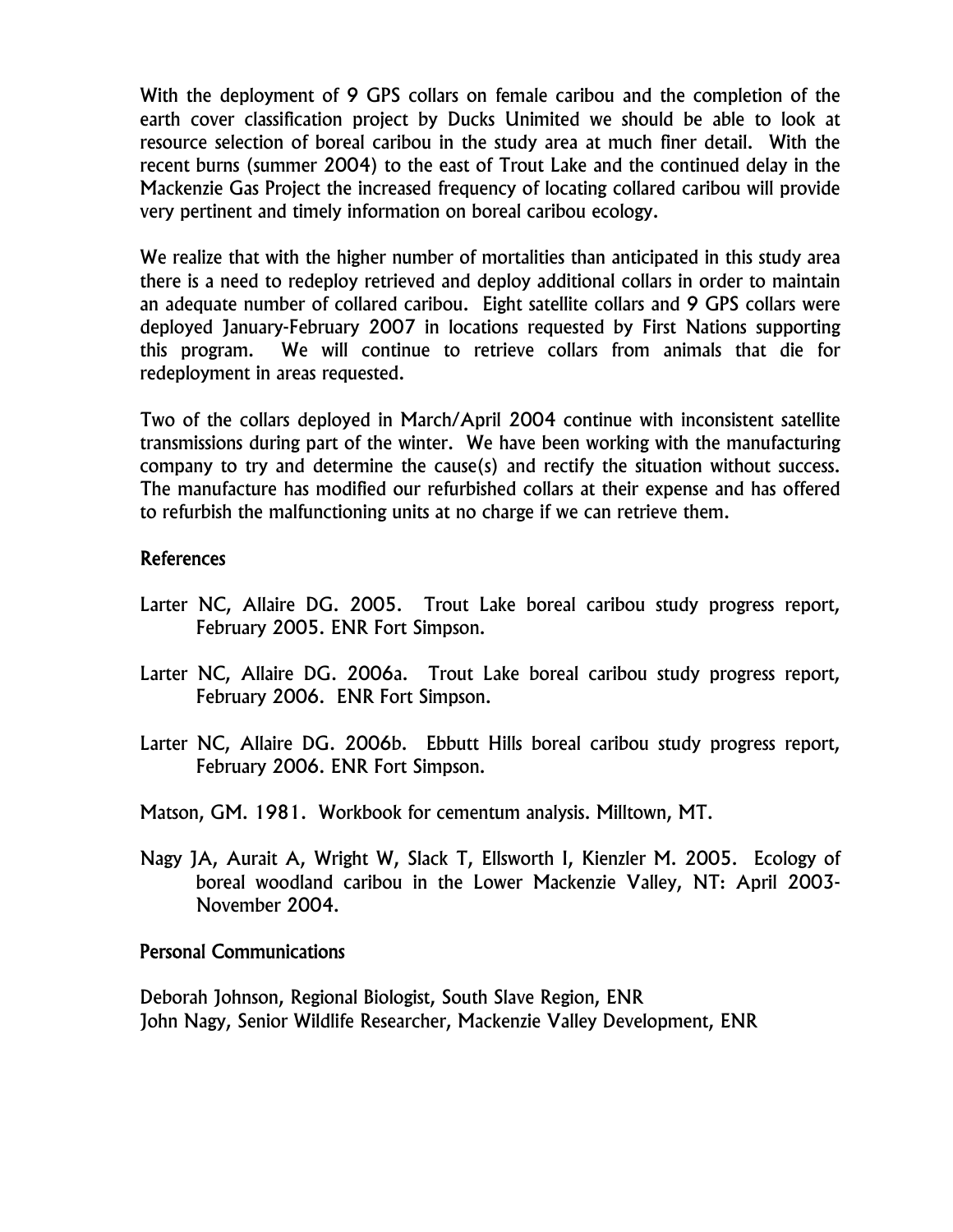Appendix 1. Brief descriptions of relocation and collar retrieval flights conducted since March 2006.

All relocation flights.

- $\triangleright$  On 1-2 March, 2006, we used a helicopter to relocate 24 animals with active collars and conduct a sex/age classification survey.
- $\geq$  On 13 April we relocated #115, 132 and 134 on a fixed-wing flight to a community meeting in Trout Lake.
- $\triangleright$  On 18 April we used a fixed-winged aircraft to relocate #120, 133 and 135.
- $\triangleright$  On 4 May we used a fixed-winged aircraft to relocated #132, 133, 134 and 135.
- $\triangleright$  On 29-30 May we used a helicopter to relocate and get visual observations of 20 of 21 caribou with functioning collars. We also made visual observations of collars by the remains of caribou #117 and 124.
- $\triangleright$  On 22 June we used a fixed-winged aircraft to relocate #132, 133, 134 and 135.
- $\triangleright$  On 13 July we used a fixed-winged aircraft to relocate #133, 134 and 135.
- $\geq$  On 28 July we used a fixed-wing aircraft to check on #130, which had been stationary; we were unable to see any caribou in the vicinity. We located #125, 127 and 131 during the flight.
- $\triangleright$  On 5 August we used a forestry helicopter to relocate #120 which was near a high priority fire.
- $\triangleright$  On 6 August we used a forestry helicopter to relocate #120 which was near a high priority fire.
- $\triangleright$  On 15 August we used a fixed-winged aircraft to relocate #125, 133, 134 and 135.
- ¾ On 16 September Deborah Johnson (South Slave Regional Biologist) used a fixed-wing aircraft to relocate 13 collared animals south of the Mackenzie River, including #132 which had not been located since 22 June. She had been flying this area because one of the animals she collared SW of the Cameron Hills had moved into the Trainor Lake area.
- $\ge$  On 28 September we used a fixed-wing aircraft to relocate #125, 132 and 135.
- $\geq$  On 14 November deteriorating weather forced our return to Fort Simpson before we could relocate any collars.
- $\ge$  On 24 November we relocated #132 and 134 on a fixed-wing flight returning from a moose survey along the Liard River valley.
- $\triangleright$  On 20 January 2007, we used a fixed-wing aircraft to relocate #132, 134 and 135.
- $\triangleright$  On 5 February we used a fixed-wing aircraft to check on a GPS collar #152 and relocated #132 en route.
- $\triangleright$  On 22 February we used a fixed-winged aircraft to relocate #132, 133, 134 and 135. This was the first time we were able to relocate 133 since 15 August, 2006.
- $\geq$  On 26-27 February we used a helicopter to relocate 33 animals with active collars and conduct a sex/age classification survey.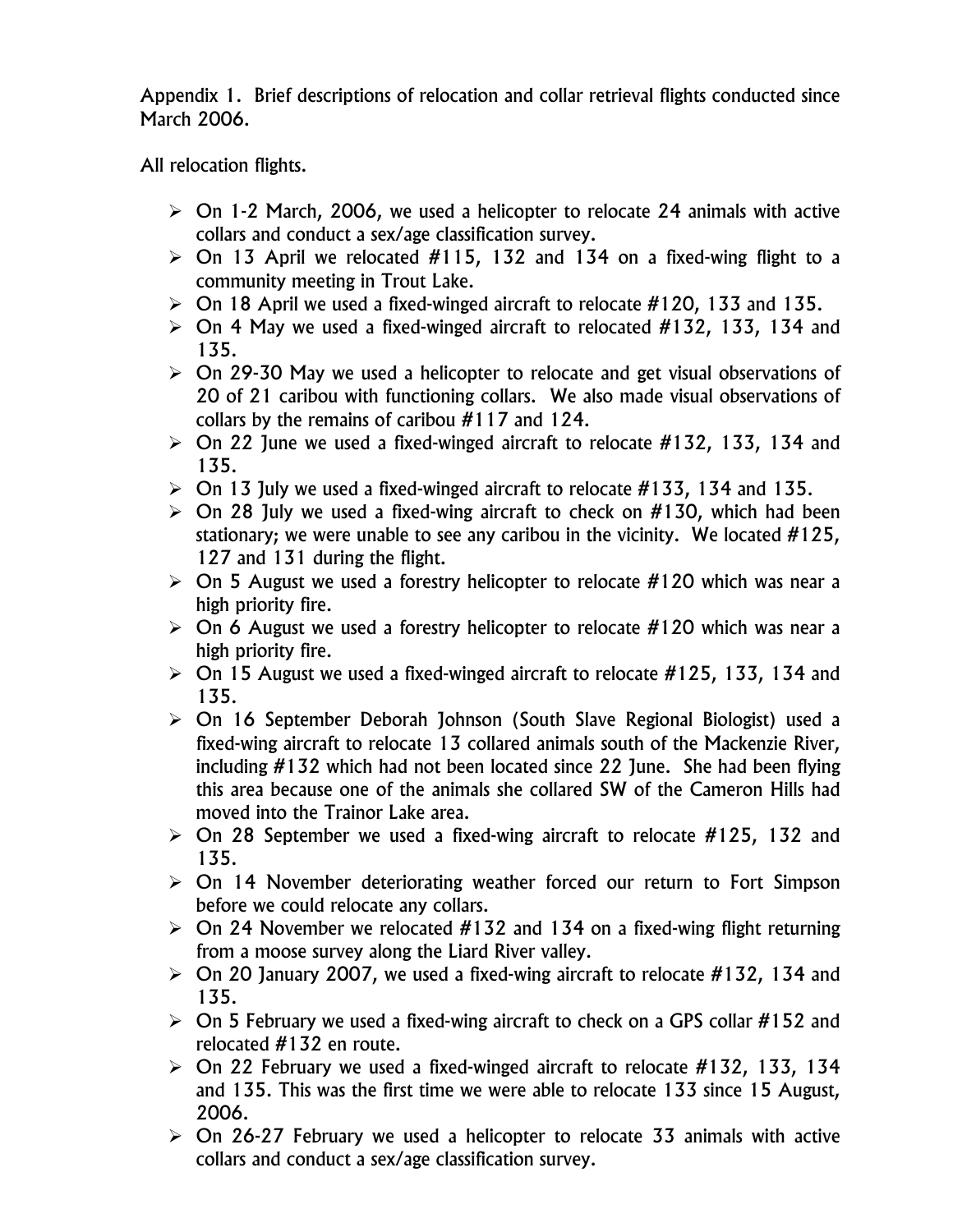- $\triangleright$  On 9 March we used a fixed-wing aircraft to relocate #132, 134.
- $\geq$  On 13 March deteriorating weather forced our return to Fort Simpson before we could relocate any collars.
- $\triangleright$  On 15 March we used a fixed-wing aircraft to relocate #133, 135.
- $\triangleright$  On 22 March we used a fixed-wing aircraft to relocate #133, 135; aircraft problems forced us to return to Fort Simpson before relocating the other 2 VHF collars.
- $\triangleright$  On 23 March we used a fixed-wing aircraft to relocate #132, 134.

All flights to retrieve collars from dead animals.

- $\geq$  On 30 May 2006, during the post-calving survey, we used a helicopter to retrieve the collar from #106.
- $\geq$  On 23 August we used some forestry helicopter time to retrieve collars from #105, 109, 117, 124 and 130. Evidence at the sites indicated that all except  $#130$  had likely been killed by wolves; the carcass of  $#130$  was virtually intact. We found teeth from #'s 105 and 130.
- $\geq$  On 23 October we used a helicopter to retrieve collars from #125 and 127; both had been were stationary for a few weeks and appeared to have been killed by wolves. We found teeth from #127, and the carcass of her calf.
- $\geq$  On 27 February 2007, during the sex/age classification survey, we used a helicopter to retrieve the collar from #123.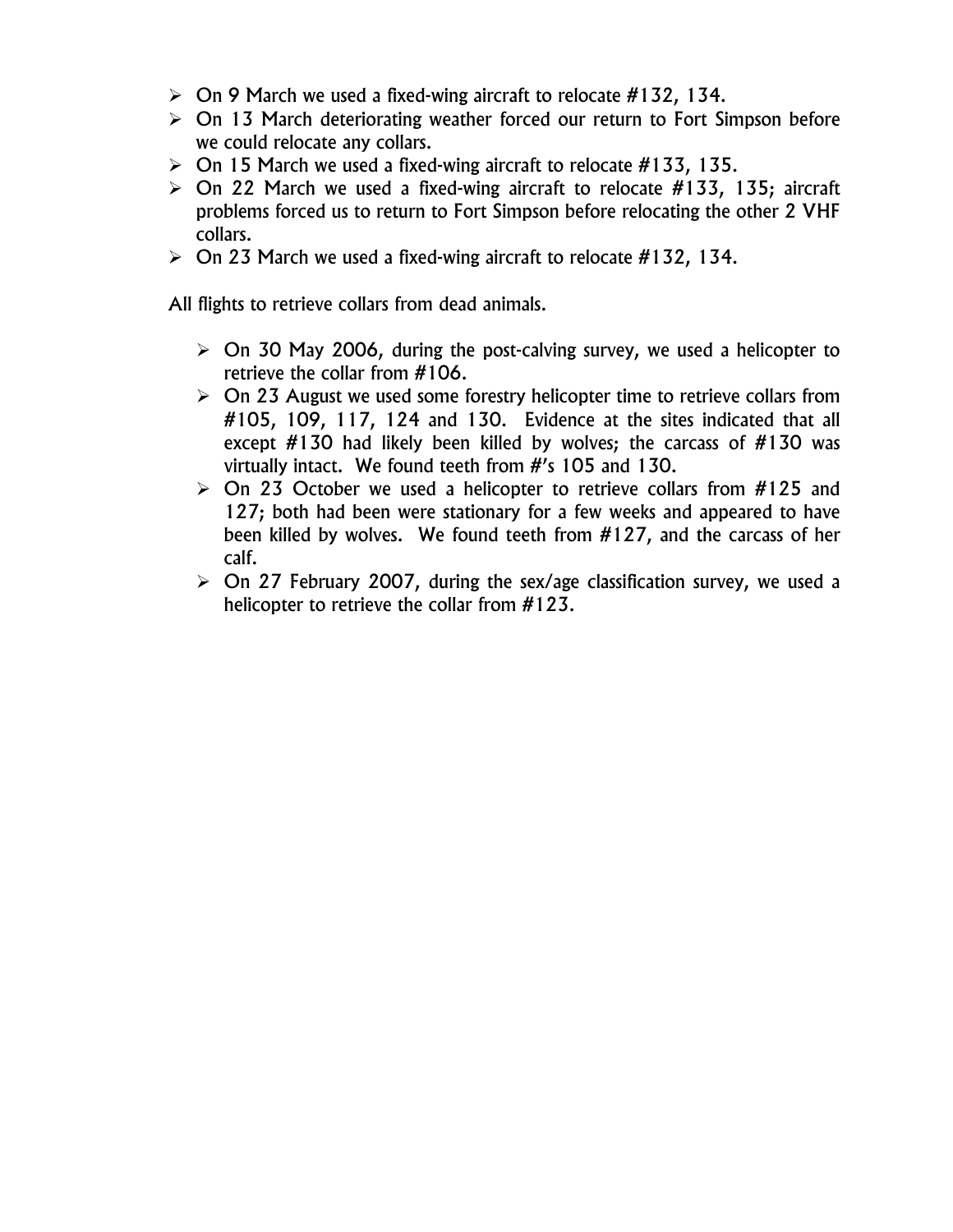Appendix 2. A time line of each collared caribou since 2004.

Animal # 100

- 29 March/04 collared
- 29 May/04 seen in group of 3 (no calf)
- 3 June/04 seen alone (no calf)
- 22 Sept/04 no visual
- 25 Jan/05 seen in group of 11, no calf
- 31 May/05 seen in group of 3 with calf
- 19 June/05 seen alone (no calf)
- 23 Sept/05 a problem with VHF reception
- 30 Oct/06 a problem with satellite signal reception
- 6 Feb/06 no satellite/VHF signal

Animal # 101

- 30 March/04 collared
- Died during month of May/04, likely wolf predation
- 9 August/04 collar retrieved

Animal #102

- 29 March/04 collared
- Died 14-15 May/04, wolf predation
- 3 June/04 collar retrieved

# Animal #103

- 1 April/04 collared
- 29 May/04 seen in group of 3 with calf
- 3 June/04 not checked on
- 22 Sept/04 no visual
- 25 Jan/05 not checked on
- Died 25-30 April/05, likely wolf predation
- 4 May/05 collar retrieved

Animal #104

- 29 March/04 collared
- 29 May/04 seen in group of 3 (no calf)
- 3 June/04 seen in group of 3 (no calf)
- 22 Sept/04 no visual
- 25 Jan/05 not checked on
- Died 19-27 April/05, death probably related to old age
- 4 May/05 collar retrieved

# Animal #105

- 30 March/04 collared
- 29 May seen in group of 3 with calf
- 3 June/04 not checked on
- 22 Sept/04 no visual
- 25 Jan/05 seen in group of 3 (no calf)
- 31 May/05 seen alone (no calf)
- 19 June/05 seen alone (no calf)
- 23 Sept/05 no visual
- 2 March/06 seen in group of 11 no calf
- 23 Aug/06 collar retrieved

- 30 March/04 collared
- 29 May/04 no visual
- 3 June/04 seen in group of 2 with calf
- 22 Sept/04 seen in group of 7 (no calf)
- 25 Jan/05 seen in group of 5 (no calf)
- 31 May/05 seen alone (no calf)
- 23 Sept/05 seen in group of 2 (no calf)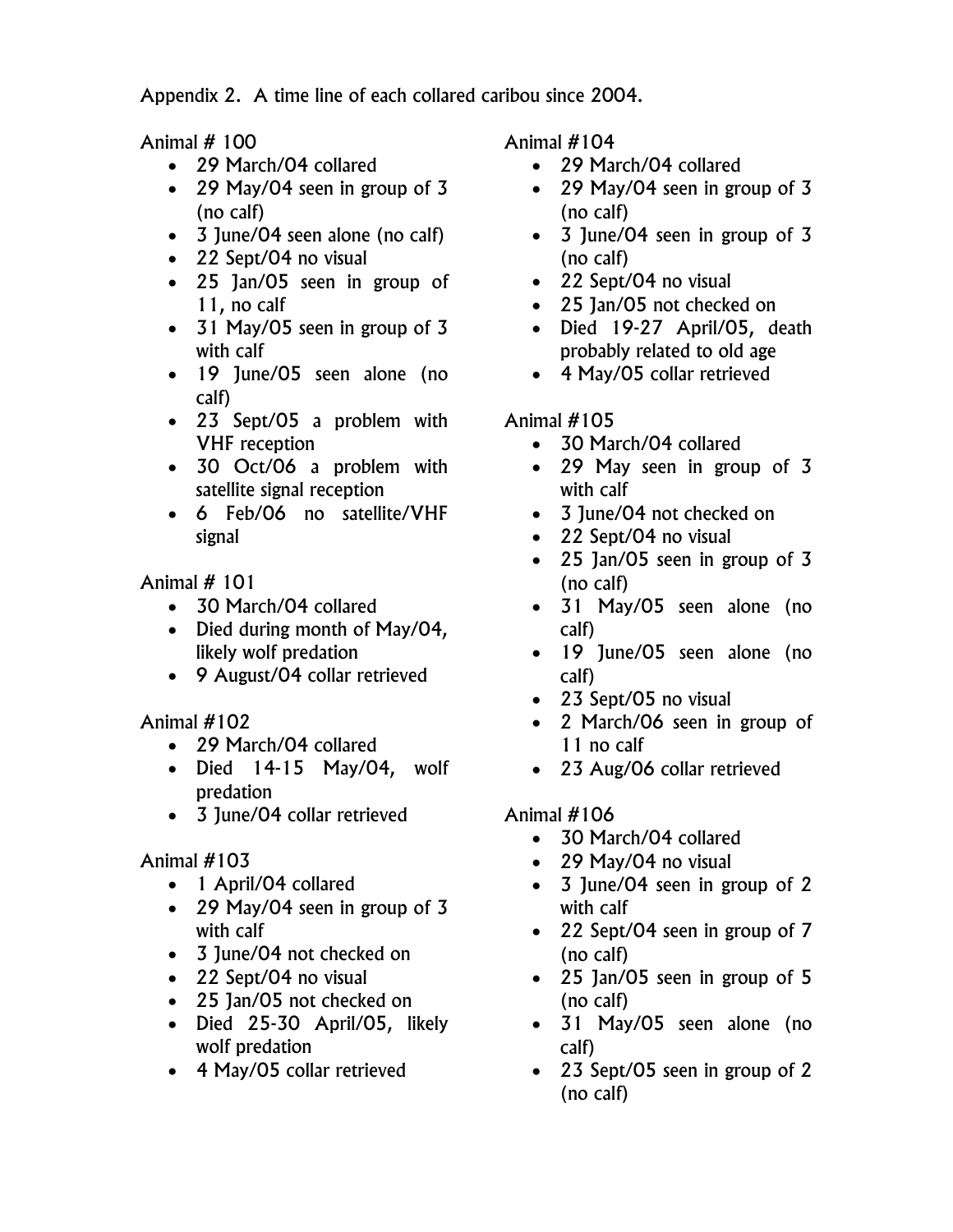Animal #106 (cont.)

- Died 21-24 Nov/05, likely wolf predation
- 30 May/06 collar retrieved

#### Animal #107

- 1 April/04 collared
- 29 May/04 no visual
- 3 June/04 not checked
- 22 Sept/04 seen in group of 3 with calf
- 25 Jan/05 not checked
- Died 14-17 April/05 likely wolf predation
- 4 May/05 collar retrieved

#### Animal #108

- 1 April/04 collared
- 29 May/04 seen alone (no calf)
- 3 June/04 no visual
- 22 Sept/04 seen in group of 3 (no calf)
- 25 Jan/05 seen in group of 4 (no calf)
- 31 May/05 no visual
- 10 June/05 no visual
- 19 June/05 seen with calf
- 23 Sept/05 no visual
- 5 Oct/05 seen in group of 5 with calf
- 2 Mar/06 seen in group of 3 with yearling
- 30 May/06 seen with calf
- 23 Jan/06 seen in group of 5 with calf
- 27 Feb/07 seen in group of 11with calf

Animal #109

- 1 April/04 collared
- 29 May/04 no visual
- 3 June/04 not checked on
- 22 September/04 seen in group of 4 (no calf)

Animal #109 (cont.)

- 25 Jan/05 not checked on
- 31 May/05 seen with calf
- 19 June/05 seen with calf
- 23 Sept/05 no visual
- 5 Oct/05 seen in group of 3 with calf
- Died 22-25 April/06, likely wolf predation
- 23 Aug/06 collar retrieved

## Animal #110

- 5 March/05 collared
- 10 April/05 not checked on
- 5 May/05 seen alone (no calf)
- 31 May/05 seen alone (no calf)
- 10 June/05 not checked on
- Died 5-11 June/05 likely wolf predation
- 29 July/05 collar retrieved

### Animal #111

- 3 March/05 collared
- 10 April/05 not checked on
- 5 May/05 seen in group of 2
- 31 May/05 seen with calf
- 10 June/05 not checked on
- 23 Sept/05 seen in group of 5 with calf
- 5 Oct/05 not checked on
- 1 March/06 seen in group of 9 no calf
- 29 May/06 seen with calf
- 16 Sep/06 seen in group of 3
- 24 Jan/07 seen in group of 14
- 27 Feb/07 seen in group of 4 with calf

- 3 March/05 collared
- 10 April/05 seen with calf
- 5 May/05 not checked on
- 31 May/05 seen with calf
- 10 June/05 seen with calf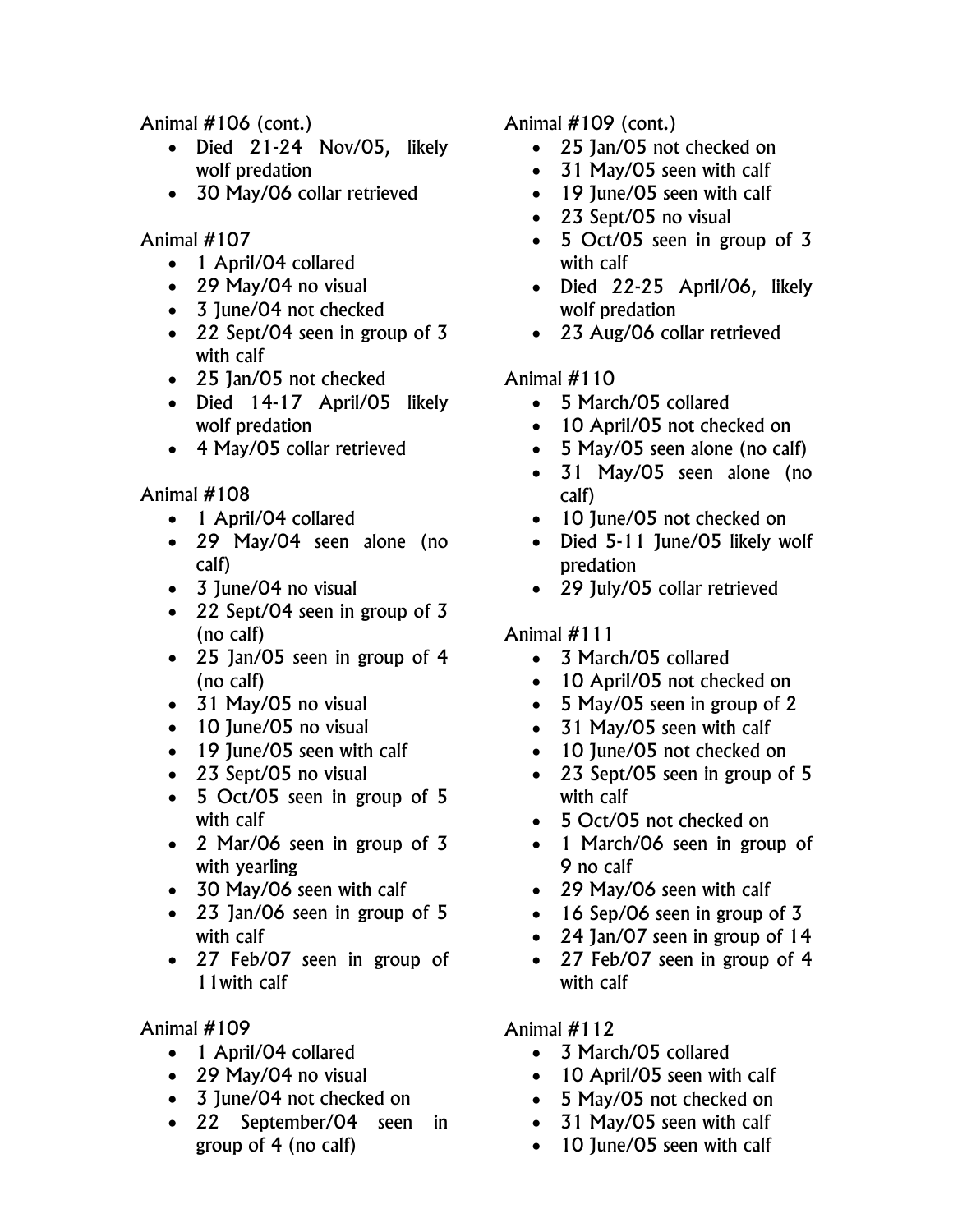Animal #112 (cont.)

- 23 Sept/05 no visual
- 5 Oct/05 not checked on
- 1 Mar/06 seen in group of 6 with calf
- 30 May/06 seen in group of 4 with calf
- 16 Sep/06 seen with calf
- 27 Feb/07 seen in group of 5 with calf

Animal #113

- 3 March/05 collared
- 10 April/05 seen in group of 4
- 5 May/05 not checked on
- 31 May/05 no visual
- 10 June/05 seen alone (no calf)
- Died 2-8 Sept/05 likely wolf predation
- 5 Oct/05 collar retrieved

# Animal #114

- 3 March/05 collared
- 10 April/05 seen in group of 9
- 5 May/05 not checked on
- 31 May/05 no visual
- 10 June/05 seen alone (no calf)
- 23 Sept/05 no visual
- 5 Oct/05 not checked on
- 2 March/06 seen in group of 6 no calf
- 29 May/06 seen in group of 3 no calf
- 16 Sep/06 seen in group of 3 no calf
- 27 Feb/06 seen in group of 6 no calf

# Animal #115

- 3 March/05 collared
- 10 Apr/05 seen in group of 3

Animal  $#115$  (cont.)

- 5 May/05 not checked on
- 31 May/05 seen alone (no calf)
- 10 June/05 not checked on
- 23 Sept/05 no visual
- 5 Oct/05 seen in group of 2 no calf
- 2 March/06 seen in group of 9 no calf
- 30 May/06 seen in group of 2 no calf
- 16 Sep/06 seen in group of 4 no calf
- 27 Feb/07 seen in group of 4 no calf

# Animal #116

- 3 March/05 collared
- 10 April/05 not checked on
- 5 May/05 not checked on
- 31 May/05 seen alone (no calf)
- 10 June/05 no visual
- 23 Sept/05 seen in group of 3
- 5 Oct/05 not checked on
- 26 Jan/06 seen in group of 7 with calf
- 2 March/06 seen in group of 4 with calf
- 29 May/06 seen with calf
- 16 Sept/06 seen in group of 2 no calf
- 23 Jan/07 seen in group of 12 no calf
- 27 Feb/07 seen in group of 6 no calf

- 3 March/05 collared
- 10 April/05 not checked on
- 5 May/05 not checked on
- 31 May/05 seen alone (no calf)
- 10 June/05 seen in thick brush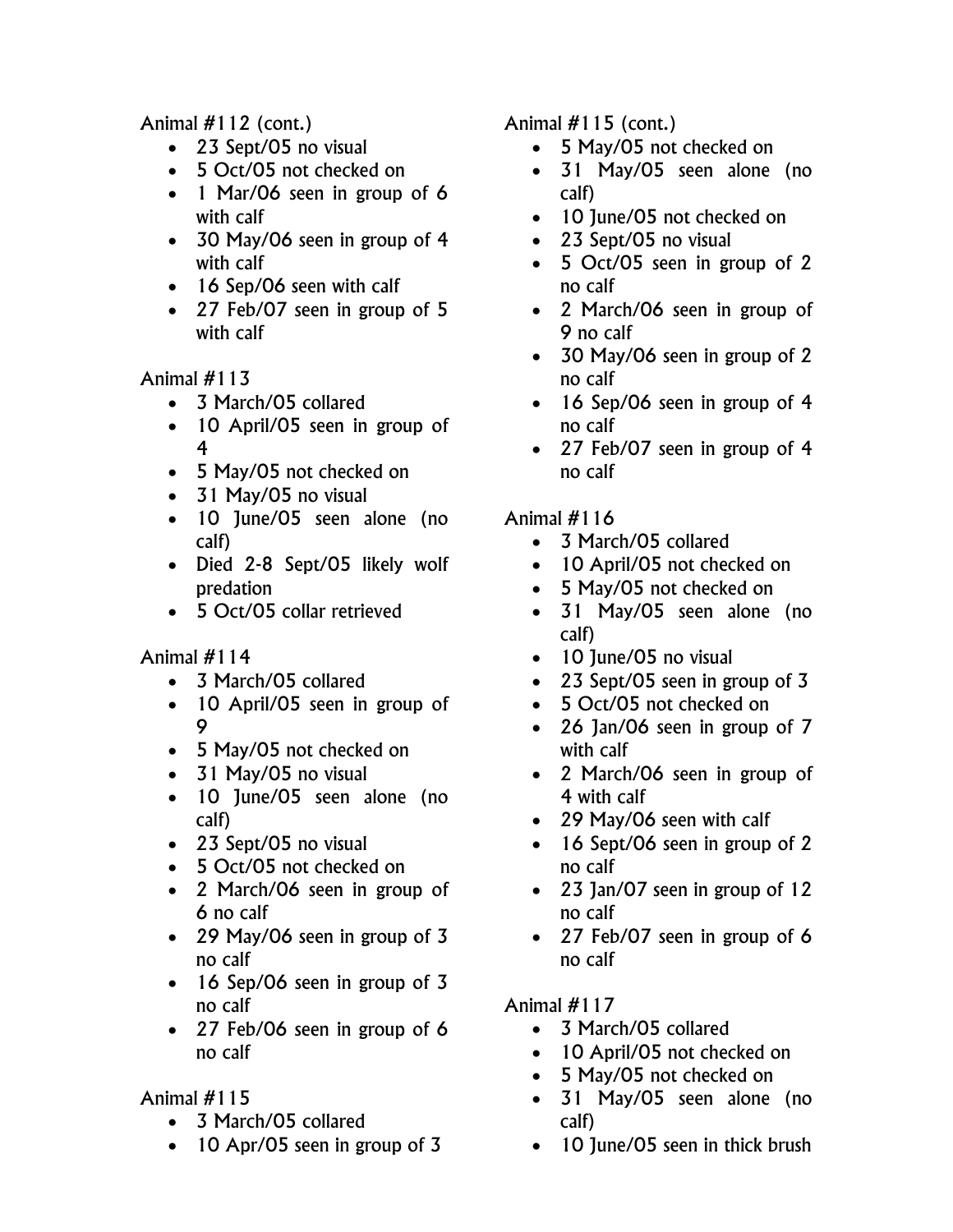Animal #117 (cont.)

- 23 September/05 seen in group of at least 4
- 5 October/05 not checked on
- 26 Jan/06 seen in group of 4 with calf
- 2 Mar/06 seen in group of 5 with calf
- Died 17-21 April/06
- 28 Aug/06 collar retrieved

# Animal # 118

- 4 March/05 collared
- 21 March/05 seen in group of 10
- 30 March/05 seen in group of 9
- 1 June/05 no visual
- 4 June/05 no visual
- Died 15-21 June/05, likely wolf predation
- 6 Sept/05 collar retrieved

# Animal # 119

- 4 Mar/05 collared
- 21 Mar/05 seen in group of ≥8
- 30 Mar/05 no visual
- 1 June/05 seen alone (no calf)
- 23 Sep/05 no visual
- 10 Oct/05 no visual
- 16 Jan/06 in group of 5 no calf
- 1 Mar/06 in group of 4
- 30 May/06 with calf
- 22 Jan/07 in group of 3 with calf
- 26 Feb/07 in group of 11 with calf

# Animal #120

- 4 March/05 collared
- 21 March/05 seen in group of 13

# Animal #120 (cont.)

- 30 March/05 seen in group of 3
- 1 June/05 no visual
- 4 June/05 seen alone (no calf)
- 23 Sept/05 seen in group of 14
- 10 Oct/05 no visual
- 16 Jan/06 seen in group of 3
- 1 March/06 seen in group of 5
- 30 May/06 no calf
- 26 Feb/07 seen in group of 10 no calf

# Animal #121

- 4 March/05 collared
- 21 March/05 seen in group of 3
- Died 26-27 March predated by wolves
- 30 March/05 collar retrieved

# Animal # 122

- 4 March/05 collared
- 21 March/05 seen in group of 3
- 30 March/05 seen in group of 3
- 1 June/05 seen alone (no calf)
- 4 June/05 no visual
- 23 Sep/05 no visual
- 10 Oct/05 no visual
- 31 Nov/05 no satellite signal
- 4 April/05 got satellite signal back
- 30 May/05 seen no calf
- 24 Nov/06 no satellite signal

- 20 Jan/06 collared
- 2 March/06 seen in group of 4 with calf
- 29 May/06 no calf
- 16 Sept/06 seen in group of 3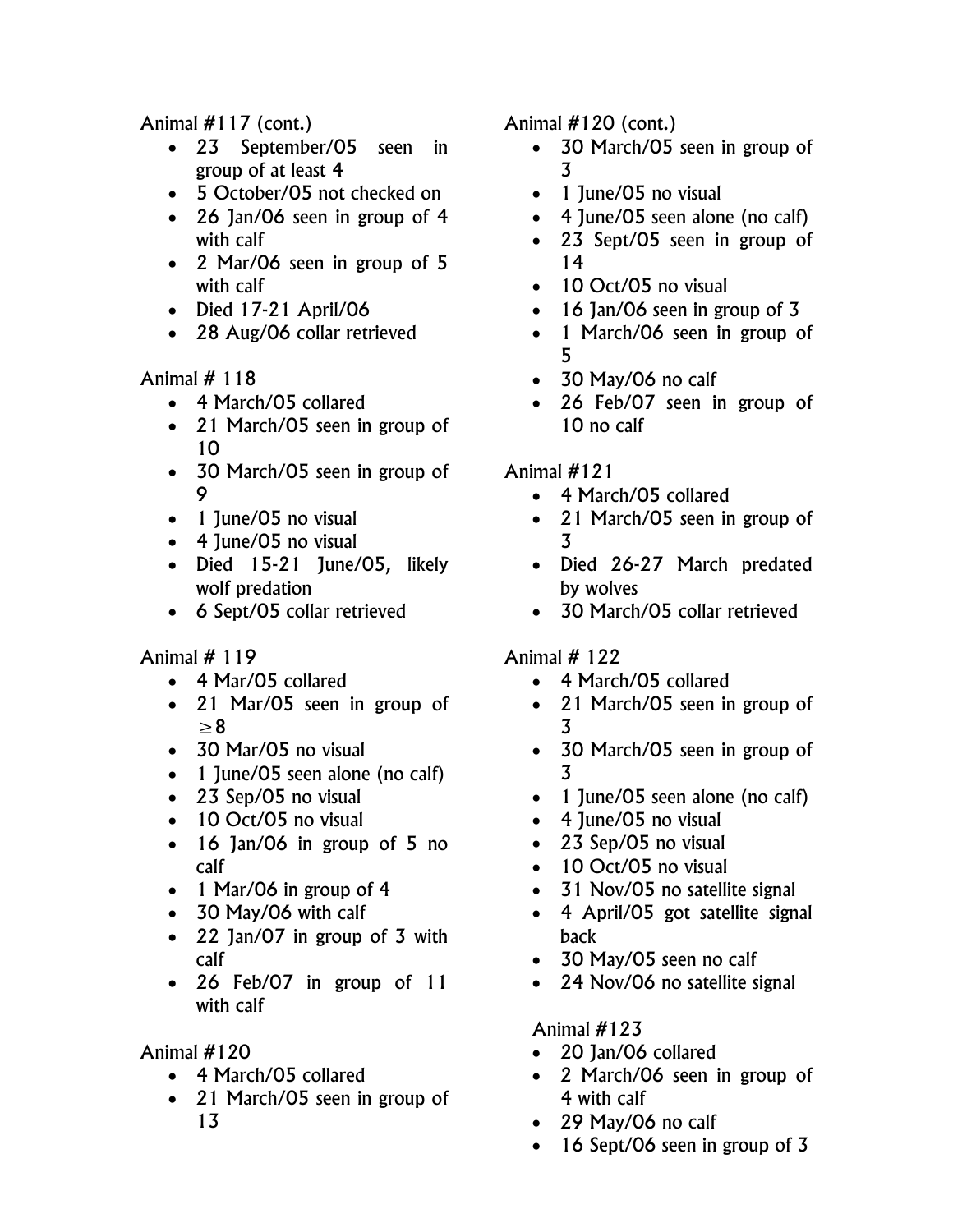Animal #123 (cont.)

- Died 1-5 Nov/06 on Trainor Lake
- 15 Feb/07 locate collar in ice
- 27 Feb/07 collar retrieved

## Animal #124

- 20 Jan/06 collared
- 2 March/06 seen in group of 7 no calf
- Died 13-19 May/06, likely wolf predation
- 23 Aug/06 collar retrieved

## Animal #125

- 22 Jan/06 collared
- 1 March/06 seen in group of 16 with yearling
- 29 May/06 seen with small calf
- Died 12-15 July/06, likely wolf predation
- 16 Sept/06 no visual
- 23 Oct/06 collar retrieved

# Animal #126

- 21 Jan/06 collared
- 1 March/06 seen in group of 5 with yearling
- 30 May/06 seen with calf
- 26 Feb/06 seen in group of 13 no calf

# Animal #127

- 22 Jan/06 collared
- 1 March/06 seen in group of 7 with calf
- 29 May/06 seen with calf
- Died 1-5 July/06, likely wolf predation
- 16 Sept/06 confirm carcass
- 23 Oct/06 collar retrieved

Animal #128

- 20 Jan/06 collared
- 2 March/06 seen in group of 5 no calf
- 30 May/06 seen in group of 4 with calf
- 16 Sept/06 seen in group of 3 no calf
- 27 Feb/07 seen in group of 5 no calf

# Animal #129

- 20 Jan/06 collared
- 1 March/06 seen in group of 6 no calf
- 30 May/06 seen with calf
- 16 Sept/06 with calf
- 21 Jan/07 seen in group of 4 with calf
- 26 Feb/07 seen in group of 10 with calf

# Animal #130

- 22 Jan/06 collared
- 1 March/06 seen in group of 7 no calf
- 29 May/06 no calf
- Died 1-7July/06
- 23 Aug/06 collar retrieved

- 22 Jan/06 collared
- 1 March/06 seen with calf
- 29 May/06 no calf
- 16 Sept/06 seen in group of 3 no cows
- 21 Jan/07 seen in group of 5 with calf
- 27 Feb/07 seen in group of 5 no calf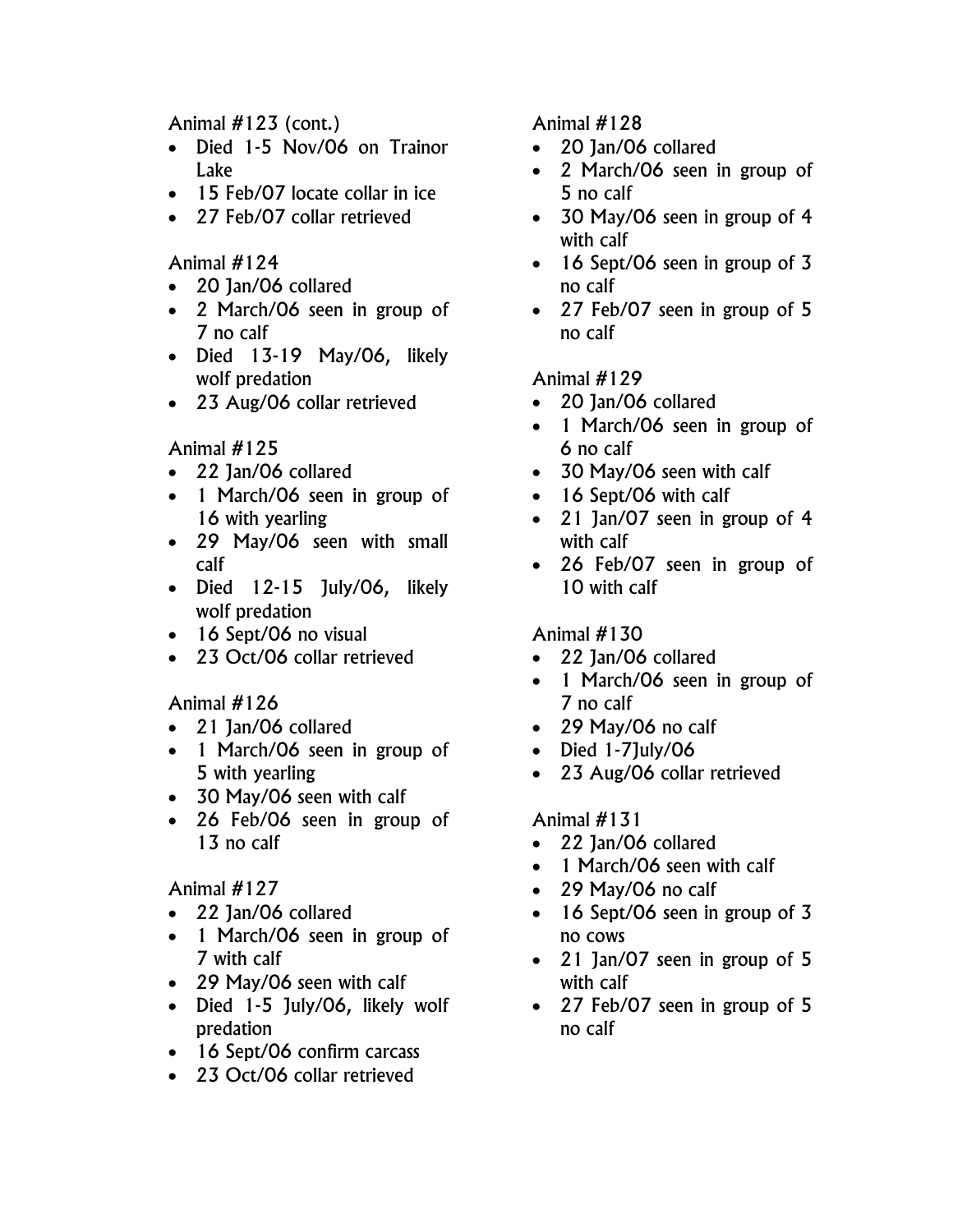Animal #132

- 22 Jan/06 collared
- 1 March/06 seen in group of 9 with calf
- 29 May/06 approx. location not pregnant
- 16 Sept/06 seen in group of 2 no calf
- 26 Feb/07 seen in group of 3 no calf

Animal #133

- 21 Jan/06 collared
- 1 March/06 seen with calf
- 30 May/06 seen with calf
- 23 Jan/07 seen in group of 10 no calf
- 26 Feb/07 seen in group of 3 no calf

Animal #134

- 21 Jan/06 collared
- 1 March/06 seen in group of 3
- 29 May/06 seen with calf
- 16 Sept/06 seen in group of 4
- 26 Feb/07 seen in group of 2 no calf

Animal #135

- 21 Jan/06 collared
- 1 March/06 seen in group of 4 no calf
- 30 May/06 no calf
- 28 Sept/06 no visual
- 23 Feb/07 seen in group of 6 no calf

Animal #136

- 23 Jan/07 collared
- 26 Feb/07 seen in group of 5 no calf

Animal #137

- 23 Jan/07 collared
- 27 Feb/07 seen in group of 5 no calf

## Animal #138

- 23 Jan/07 collared
- 27 Feb/07 seen in group of 4 no calf

# Animal #139

- 21 Jan/07 collared
- 27 Feb/07 seen group of 6 no calf

# Animal #140

- 24 Jan/07 collared
- 26 Feb/07 seen in group of 3 no calf

# Animal #141

- 23 Jan/07 collared
- 26 Feb/07 seen in group of 2 no calf

# Animal #142

- 22 Jan/07 collared
- 26 Feb/07 seen in group of 10 no calf

# Animal #143

- 21 Jan/07 collared
- 26 Feb/07 seen in group of 6 no calf

# Animal #144

- 23 Jan/07 collared
- 26 Feb/07 seen in group of 10 no calf

- 21 Jan/07 collared
- 27 Feb/07 seen in group of 3 no calf